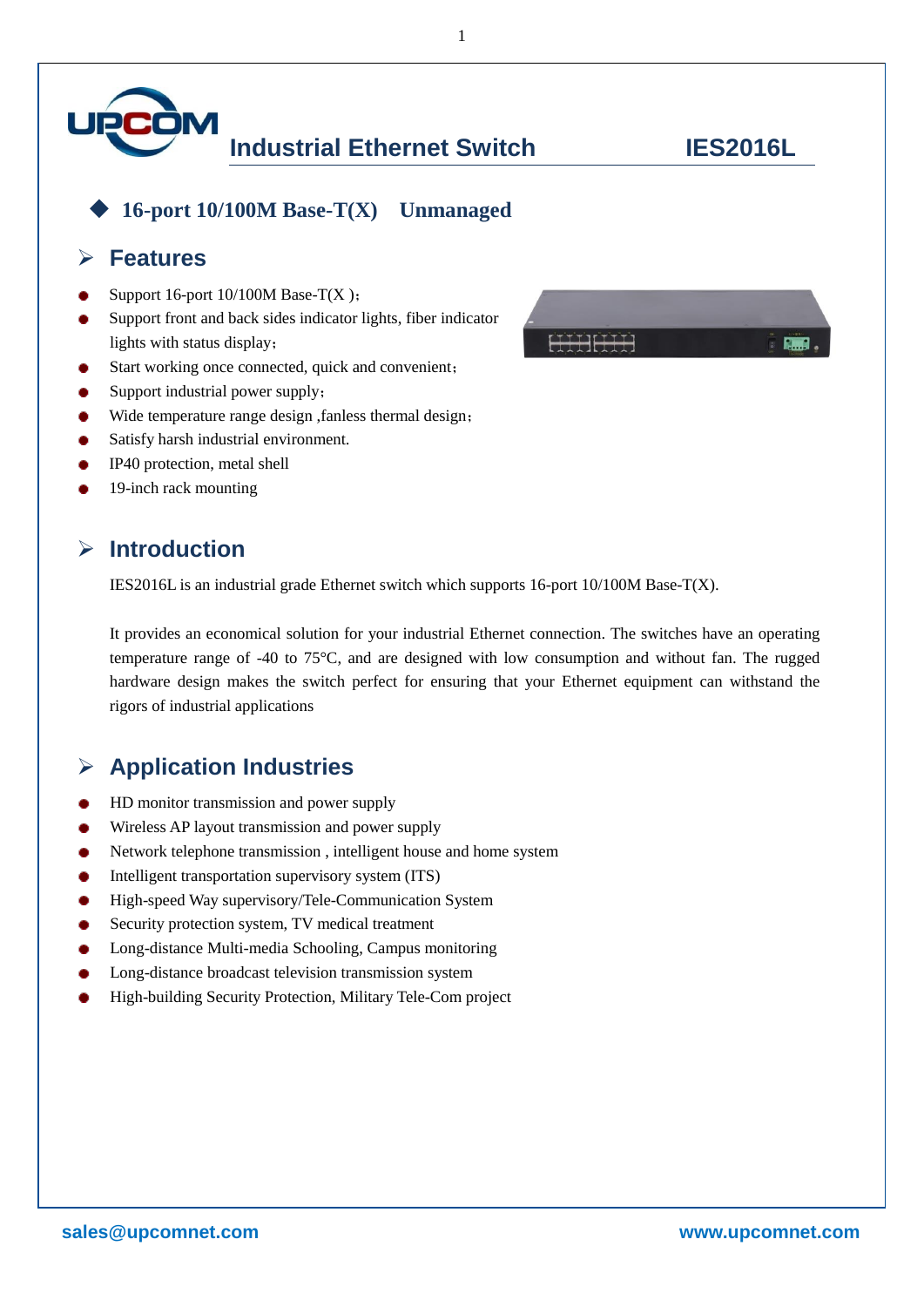# ➢ **Specification**

| <b>Technology</b>           |                                                              |
|-----------------------------|--------------------------------------------------------------|
| <b>Standard</b>             | Support IEEE802.3, IEEE802.3u, IEEE 802.3x,                  |
| Flow control                | IEEE802.3x flow control, back press flow control             |
| Transmit mode               | store and forward                                            |
| <b>Switch Delay</b>         | $<$ 5 µs                                                     |
| System exchange bandwidth   | 4.8G                                                         |
| MAC address table           | 4K                                                           |
| <b>Interface</b>            |                                                              |
| Electric port               | 10Base-T/100Base-TX auto speed control, Half/full duplex and |
|                             | MDI/MDI-X auto detect                                        |
| Power supply                |                                                              |
| <b>Input Voltage</b>        | AC/DC220V (85-264VAC/110-370VDC)                             |
| Connection                  | 3 bit terminal block                                         |
| Power consumption           | $<$ 20w (MAX)                                                |
| Working environment         |                                                              |
| Working temperature         | -40 $\sim$ 75°C                                              |
| Storage temperature         | $-40 \sim 85$ °C                                             |
| <b>Relative Humidity</b>    | 5%~95 % (no condensation)                                    |
| <b>Mechanical Structure</b> |                                                              |
| Packaging                   | IP40 protection, metal shell                                 |
| Installation                | 19-inch racks mount                                          |
| Dimensions (L×W×H)          | 482.6mm×210mm×44mm                                           |
| Weight                      | 3kg                                                          |
| <b>Industry Standard</b>    |                                                              |
| <b>EMI</b>                  | FCC Part 15, CISPR (EN55022) class A                         |
| <b>EMS</b>                  | EN61000-4-2 (ESD), Level 4                                   |
|                             | EN61000-4-3 (RS), Level 3                                    |
|                             | EN61000-4-4 (EFT) , Level 4                                  |
|                             | EN61000-4-5 (Surge) , Level 4                                |
|                             | EN61000-4-6 (CS) , Level 3                                   |
|                             | EN61000-4-8, Level 5                                         |
| <b>Shock</b>                | IEC 60068-2-27                                               |
| Free fall                   | IEC 60068-2-32                                               |
| Vibration                   | IEC 60068-2-6                                                |
| Certification               | CE, FCC, RoHS, UL508 (Pending)                               |
| Warranty                    | 5 years                                                      |